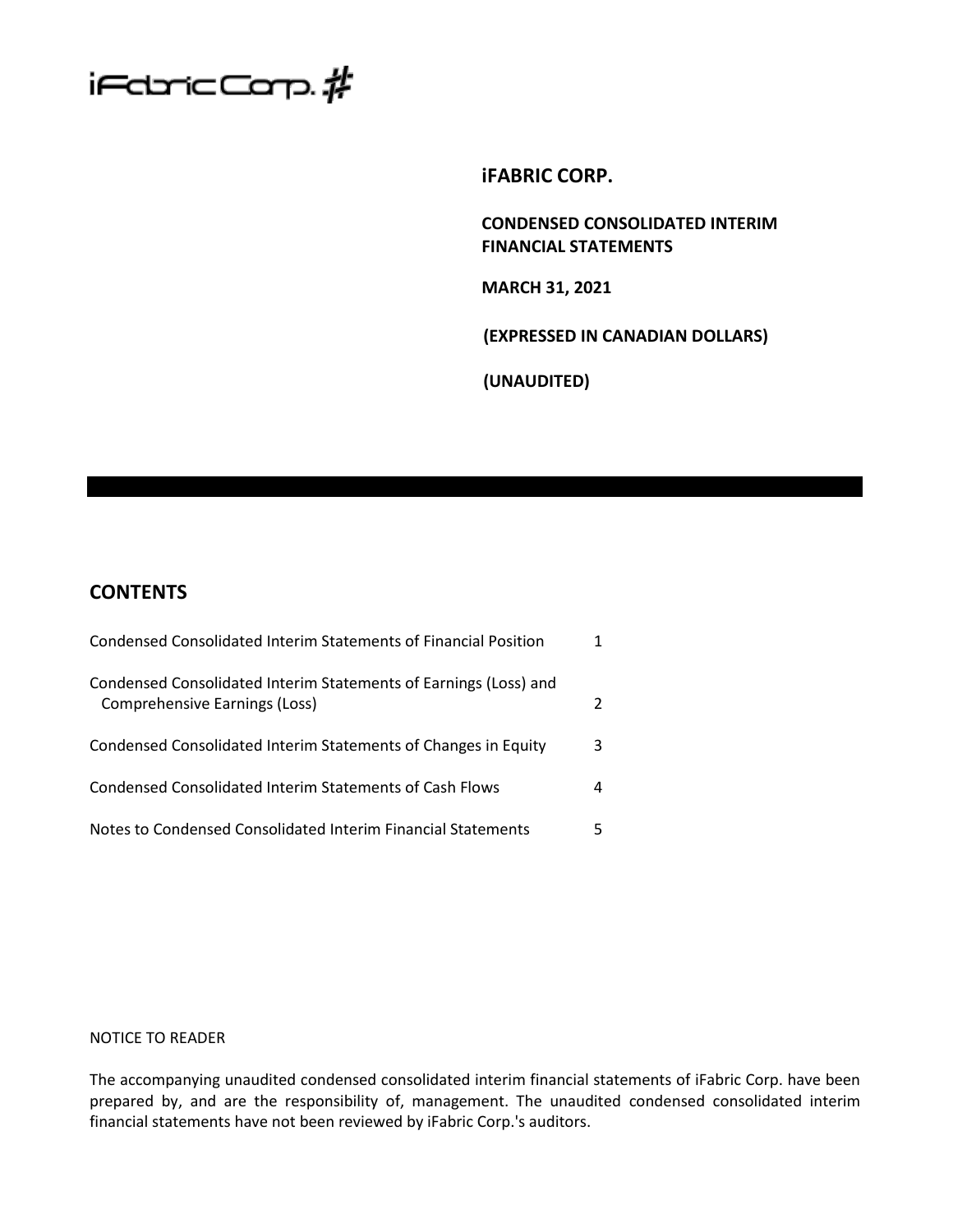# **iFABRIC CORP. CONDENSED CONSOLIDATED INTERIM STATEMENTS OF FINANCIAL POSITION (Unaudited, Expressed in Canadian Dollars)**

| <b>ASSETS</b><br><b>Current assets</b><br>Cash<br>9,627,720<br>1,160,428<br>Accounts receivable (note 4)<br>3,554,519<br>4,442,787<br>3,138,128<br>Inventories (note 5)<br>2,835,984<br>228,037<br>265,982<br>Income taxes recoverable<br>4,106,986<br>Prepaid expenses and deposits (note 6)<br>4,511,246<br>126,994<br>Foreign exchange forward contracts (note 7)<br>20,757,506<br><b>Total current assets</b><br>13,241,305<br><b>Non-current assets</b><br>Due from related parties (note 8)<br>104,748<br>112,248<br>2,719,712<br>2,744,875<br>Property, plant and equipment<br>61,735<br>Right-of-use assets<br>44,917<br>Deferred development costs<br>245,068<br>258,478<br>Deferred income taxes<br>608,300<br>1,040,400<br>Goodwill<br>55,050<br>55,050<br><b>Total non-current assets</b><br>3,777,795<br>4,272,786<br>24,535,301<br>17,514,091<br><b>Total assets</b><br><b>LIABILITIES</b><br><b>Current liabilities</b><br>Accounts payable and accrued liabilities (note 10)<br>1,271,019<br>1,771,983<br>3,909,093<br><b>Customer deposits</b><br>324,775<br>Income taxes payable<br>253,263<br>Defered revenue<br>57,770<br>41,743<br>Current portion of contract liability<br>165,611<br>165,611<br>30,037<br>30,037<br>Current portion of lease liability<br>709<br>Current portion due to related parties<br>38<br>1,259,470<br>1,259,783<br>Current portion of bank loan payable<br><b>Total current liabilities</b><br>3,021,852<br>7,519,090<br><b>Non-current liabilties</b><br>Non-current portion of contract liability<br>122,560<br>8,465<br>Non-current portion of lease liability<br>10,379<br>25,398<br>502,172<br>Due to related parties<br>502,172<br><b>Total non-current liabilities</b><br>521,016<br>650,130<br><b>Total liabilities</b><br>3,542,868<br>8,169,220<br>Commitments (note 15)<br><b>EQUITY</b><br>Equity attributable to iFabric Corp. shareholders<br>Capital stock (note 14)<br>11,935,488<br>3,282,276<br>4,606,781<br>2,768,217<br><b>Reserves</b><br>4,704,354<br><b>Retained earnings</b><br>3,243,227<br>Accumulated other comprehensive earnings (loss)<br>(271, 104)<br>46,146<br>Total equity attributable to iFabric Corp. shareholders<br>20,975,519<br>9,339,866<br><b>Non-controlling interest</b><br>16,914<br>5,005<br><b>Total equity</b><br>20,992,433<br>9,344,871<br><b>Total liabilities and equity</b><br>24,535,301<br>17,514,091 | As at | March 31,<br>2021 | September 30,<br>2020 |
|--------------------------------------------------------------------------------------------------------------------------------------------------------------------------------------------------------------------------------------------------------------------------------------------------------------------------------------------------------------------------------------------------------------------------------------------------------------------------------------------------------------------------------------------------------------------------------------------------------------------------------------------------------------------------------------------------------------------------------------------------------------------------------------------------------------------------------------------------------------------------------------------------------------------------------------------------------------------------------------------------------------------------------------------------------------------------------------------------------------------------------------------------------------------------------------------------------------------------------------------------------------------------------------------------------------------------------------------------------------------------------------------------------------------------------------------------------------------------------------------------------------------------------------------------------------------------------------------------------------------------------------------------------------------------------------------------------------------------------------------------------------------------------------------------------------------------------------------------------------------------------------------------------------------------------------------------------------------------------------------------------------------------------------------------------------------------------------------------------------------------------------------------------------------------------------------------------------------------------------------------------------------------------------------------------------------------------------------------------------------------------------------------------------|-------|-------------------|-----------------------|
|                                                                                                                                                                                                                                                                                                                                                                                                                                                                                                                                                                                                                                                                                                                                                                                                                                                                                                                                                                                                                                                                                                                                                                                                                                                                                                                                                                                                                                                                                                                                                                                                                                                                                                                                                                                                                                                                                                                                                                                                                                                                                                                                                                                                                                                                                                                                                                                                              |       |                   |                       |
|                                                                                                                                                                                                                                                                                                                                                                                                                                                                                                                                                                                                                                                                                                                                                                                                                                                                                                                                                                                                                                                                                                                                                                                                                                                                                                                                                                                                                                                                                                                                                                                                                                                                                                                                                                                                                                                                                                                                                                                                                                                                                                                                                                                                                                                                                                                                                                                                              |       |                   |                       |
|                                                                                                                                                                                                                                                                                                                                                                                                                                                                                                                                                                                                                                                                                                                                                                                                                                                                                                                                                                                                                                                                                                                                                                                                                                                                                                                                                                                                                                                                                                                                                                                                                                                                                                                                                                                                                                                                                                                                                                                                                                                                                                                                                                                                                                                                                                                                                                                                              |       |                   |                       |
|                                                                                                                                                                                                                                                                                                                                                                                                                                                                                                                                                                                                                                                                                                                                                                                                                                                                                                                                                                                                                                                                                                                                                                                                                                                                                                                                                                                                                                                                                                                                                                                                                                                                                                                                                                                                                                                                                                                                                                                                                                                                                                                                                                                                                                                                                                                                                                                                              |       |                   |                       |
|                                                                                                                                                                                                                                                                                                                                                                                                                                                                                                                                                                                                                                                                                                                                                                                                                                                                                                                                                                                                                                                                                                                                                                                                                                                                                                                                                                                                                                                                                                                                                                                                                                                                                                                                                                                                                                                                                                                                                                                                                                                                                                                                                                                                                                                                                                                                                                                                              |       |                   |                       |
|                                                                                                                                                                                                                                                                                                                                                                                                                                                                                                                                                                                                                                                                                                                                                                                                                                                                                                                                                                                                                                                                                                                                                                                                                                                                                                                                                                                                                                                                                                                                                                                                                                                                                                                                                                                                                                                                                                                                                                                                                                                                                                                                                                                                                                                                                                                                                                                                              |       |                   |                       |
|                                                                                                                                                                                                                                                                                                                                                                                                                                                                                                                                                                                                                                                                                                                                                                                                                                                                                                                                                                                                                                                                                                                                                                                                                                                                                                                                                                                                                                                                                                                                                                                                                                                                                                                                                                                                                                                                                                                                                                                                                                                                                                                                                                                                                                                                                                                                                                                                              |       |                   |                       |
|                                                                                                                                                                                                                                                                                                                                                                                                                                                                                                                                                                                                                                                                                                                                                                                                                                                                                                                                                                                                                                                                                                                                                                                                                                                                                                                                                                                                                                                                                                                                                                                                                                                                                                                                                                                                                                                                                                                                                                                                                                                                                                                                                                                                                                                                                                                                                                                                              |       |                   |                       |
|                                                                                                                                                                                                                                                                                                                                                                                                                                                                                                                                                                                                                                                                                                                                                                                                                                                                                                                                                                                                                                                                                                                                                                                                                                                                                                                                                                                                                                                                                                                                                                                                                                                                                                                                                                                                                                                                                                                                                                                                                                                                                                                                                                                                                                                                                                                                                                                                              |       |                   |                       |
|                                                                                                                                                                                                                                                                                                                                                                                                                                                                                                                                                                                                                                                                                                                                                                                                                                                                                                                                                                                                                                                                                                                                                                                                                                                                                                                                                                                                                                                                                                                                                                                                                                                                                                                                                                                                                                                                                                                                                                                                                                                                                                                                                                                                                                                                                                                                                                                                              |       |                   |                       |
|                                                                                                                                                                                                                                                                                                                                                                                                                                                                                                                                                                                                                                                                                                                                                                                                                                                                                                                                                                                                                                                                                                                                                                                                                                                                                                                                                                                                                                                                                                                                                                                                                                                                                                                                                                                                                                                                                                                                                                                                                                                                                                                                                                                                                                                                                                                                                                                                              |       |                   |                       |
|                                                                                                                                                                                                                                                                                                                                                                                                                                                                                                                                                                                                                                                                                                                                                                                                                                                                                                                                                                                                                                                                                                                                                                                                                                                                                                                                                                                                                                                                                                                                                                                                                                                                                                                                                                                                                                                                                                                                                                                                                                                                                                                                                                                                                                                                                                                                                                                                              |       |                   |                       |
|                                                                                                                                                                                                                                                                                                                                                                                                                                                                                                                                                                                                                                                                                                                                                                                                                                                                                                                                                                                                                                                                                                                                                                                                                                                                                                                                                                                                                                                                                                                                                                                                                                                                                                                                                                                                                                                                                                                                                                                                                                                                                                                                                                                                                                                                                                                                                                                                              |       |                   |                       |
|                                                                                                                                                                                                                                                                                                                                                                                                                                                                                                                                                                                                                                                                                                                                                                                                                                                                                                                                                                                                                                                                                                                                                                                                                                                                                                                                                                                                                                                                                                                                                                                                                                                                                                                                                                                                                                                                                                                                                                                                                                                                                                                                                                                                                                                                                                                                                                                                              |       |                   |                       |
|                                                                                                                                                                                                                                                                                                                                                                                                                                                                                                                                                                                                                                                                                                                                                                                                                                                                                                                                                                                                                                                                                                                                                                                                                                                                                                                                                                                                                                                                                                                                                                                                                                                                                                                                                                                                                                                                                                                                                                                                                                                                                                                                                                                                                                                                                                                                                                                                              |       |                   |                       |
|                                                                                                                                                                                                                                                                                                                                                                                                                                                                                                                                                                                                                                                                                                                                                                                                                                                                                                                                                                                                                                                                                                                                                                                                                                                                                                                                                                                                                                                                                                                                                                                                                                                                                                                                                                                                                                                                                                                                                                                                                                                                                                                                                                                                                                                                                                                                                                                                              |       |                   |                       |
|                                                                                                                                                                                                                                                                                                                                                                                                                                                                                                                                                                                                                                                                                                                                                                                                                                                                                                                                                                                                                                                                                                                                                                                                                                                                                                                                                                                                                                                                                                                                                                                                                                                                                                                                                                                                                                                                                                                                                                                                                                                                                                                                                                                                                                                                                                                                                                                                              |       |                   |                       |
|                                                                                                                                                                                                                                                                                                                                                                                                                                                                                                                                                                                                                                                                                                                                                                                                                                                                                                                                                                                                                                                                                                                                                                                                                                                                                                                                                                                                                                                                                                                                                                                                                                                                                                                                                                                                                                                                                                                                                                                                                                                                                                                                                                                                                                                                                                                                                                                                              |       |                   |                       |
|                                                                                                                                                                                                                                                                                                                                                                                                                                                                                                                                                                                                                                                                                                                                                                                                                                                                                                                                                                                                                                                                                                                                                                                                                                                                                                                                                                                                                                                                                                                                                                                                                                                                                                                                                                                                                                                                                                                                                                                                                                                                                                                                                                                                                                                                                                                                                                                                              |       |                   |                       |
|                                                                                                                                                                                                                                                                                                                                                                                                                                                                                                                                                                                                                                                                                                                                                                                                                                                                                                                                                                                                                                                                                                                                                                                                                                                                                                                                                                                                                                                                                                                                                                                                                                                                                                                                                                                                                                                                                                                                                                                                                                                                                                                                                                                                                                                                                                                                                                                                              |       |                   |                       |
|                                                                                                                                                                                                                                                                                                                                                                                                                                                                                                                                                                                                                                                                                                                                                                                                                                                                                                                                                                                                                                                                                                                                                                                                                                                                                                                                                                                                                                                                                                                                                                                                                                                                                                                                                                                                                                                                                                                                                                                                                                                                                                                                                                                                                                                                                                                                                                                                              |       |                   |                       |
|                                                                                                                                                                                                                                                                                                                                                                                                                                                                                                                                                                                                                                                                                                                                                                                                                                                                                                                                                                                                                                                                                                                                                                                                                                                                                                                                                                                                                                                                                                                                                                                                                                                                                                                                                                                                                                                                                                                                                                                                                                                                                                                                                                                                                                                                                                                                                                                                              |       |                   |                       |
|                                                                                                                                                                                                                                                                                                                                                                                                                                                                                                                                                                                                                                                                                                                                                                                                                                                                                                                                                                                                                                                                                                                                                                                                                                                                                                                                                                                                                                                                                                                                                                                                                                                                                                                                                                                                                                                                                                                                                                                                                                                                                                                                                                                                                                                                                                                                                                                                              |       |                   |                       |
|                                                                                                                                                                                                                                                                                                                                                                                                                                                                                                                                                                                                                                                                                                                                                                                                                                                                                                                                                                                                                                                                                                                                                                                                                                                                                                                                                                                                                                                                                                                                                                                                                                                                                                                                                                                                                                                                                                                                                                                                                                                                                                                                                                                                                                                                                                                                                                                                              |       |                   |                       |
|                                                                                                                                                                                                                                                                                                                                                                                                                                                                                                                                                                                                                                                                                                                                                                                                                                                                                                                                                                                                                                                                                                                                                                                                                                                                                                                                                                                                                                                                                                                                                                                                                                                                                                                                                                                                                                                                                                                                                                                                                                                                                                                                                                                                                                                                                                                                                                                                              |       |                   |                       |
|                                                                                                                                                                                                                                                                                                                                                                                                                                                                                                                                                                                                                                                                                                                                                                                                                                                                                                                                                                                                                                                                                                                                                                                                                                                                                                                                                                                                                                                                                                                                                                                                                                                                                                                                                                                                                                                                                                                                                                                                                                                                                                                                                                                                                                                                                                                                                                                                              |       |                   |                       |
|                                                                                                                                                                                                                                                                                                                                                                                                                                                                                                                                                                                                                                                                                                                                                                                                                                                                                                                                                                                                                                                                                                                                                                                                                                                                                                                                                                                                                                                                                                                                                                                                                                                                                                                                                                                                                                                                                                                                                                                                                                                                                                                                                                                                                                                                                                                                                                                                              |       |                   |                       |
|                                                                                                                                                                                                                                                                                                                                                                                                                                                                                                                                                                                                                                                                                                                                                                                                                                                                                                                                                                                                                                                                                                                                                                                                                                                                                                                                                                                                                                                                                                                                                                                                                                                                                                                                                                                                                                                                                                                                                                                                                                                                                                                                                                                                                                                                                                                                                                                                              |       |                   |                       |
|                                                                                                                                                                                                                                                                                                                                                                                                                                                                                                                                                                                                                                                                                                                                                                                                                                                                                                                                                                                                                                                                                                                                                                                                                                                                                                                                                                                                                                                                                                                                                                                                                                                                                                                                                                                                                                                                                                                                                                                                                                                                                                                                                                                                                                                                                                                                                                                                              |       |                   |                       |
|                                                                                                                                                                                                                                                                                                                                                                                                                                                                                                                                                                                                                                                                                                                                                                                                                                                                                                                                                                                                                                                                                                                                                                                                                                                                                                                                                                                                                                                                                                                                                                                                                                                                                                                                                                                                                                                                                                                                                                                                                                                                                                                                                                                                                                                                                                                                                                                                              |       |                   |                       |
|                                                                                                                                                                                                                                                                                                                                                                                                                                                                                                                                                                                                                                                                                                                                                                                                                                                                                                                                                                                                                                                                                                                                                                                                                                                                                                                                                                                                                                                                                                                                                                                                                                                                                                                                                                                                                                                                                                                                                                                                                                                                                                                                                                                                                                                                                                                                                                                                              |       |                   |                       |
|                                                                                                                                                                                                                                                                                                                                                                                                                                                                                                                                                                                                                                                                                                                                                                                                                                                                                                                                                                                                                                                                                                                                                                                                                                                                                                                                                                                                                                                                                                                                                                                                                                                                                                                                                                                                                                                                                                                                                                                                                                                                                                                                                                                                                                                                                                                                                                                                              |       |                   |                       |
|                                                                                                                                                                                                                                                                                                                                                                                                                                                                                                                                                                                                                                                                                                                                                                                                                                                                                                                                                                                                                                                                                                                                                                                                                                                                                                                                                                                                                                                                                                                                                                                                                                                                                                                                                                                                                                                                                                                                                                                                                                                                                                                                                                                                                                                                                                                                                                                                              |       |                   |                       |
|                                                                                                                                                                                                                                                                                                                                                                                                                                                                                                                                                                                                                                                                                                                                                                                                                                                                                                                                                                                                                                                                                                                                                                                                                                                                                                                                                                                                                                                                                                                                                                                                                                                                                                                                                                                                                                                                                                                                                                                                                                                                                                                                                                                                                                                                                                                                                                                                              |       |                   |                       |
|                                                                                                                                                                                                                                                                                                                                                                                                                                                                                                                                                                                                                                                                                                                                                                                                                                                                                                                                                                                                                                                                                                                                                                                                                                                                                                                                                                                                                                                                                                                                                                                                                                                                                                                                                                                                                                                                                                                                                                                                                                                                                                                                                                                                                                                                                                                                                                                                              |       |                   |                       |
|                                                                                                                                                                                                                                                                                                                                                                                                                                                                                                                                                                                                                                                                                                                                                                                                                                                                                                                                                                                                                                                                                                                                                                                                                                                                                                                                                                                                                                                                                                                                                                                                                                                                                                                                                                                                                                                                                                                                                                                                                                                                                                                                                                                                                                                                                                                                                                                                              |       |                   |                       |
|                                                                                                                                                                                                                                                                                                                                                                                                                                                                                                                                                                                                                                                                                                                                                                                                                                                                                                                                                                                                                                                                                                                                                                                                                                                                                                                                                                                                                                                                                                                                                                                                                                                                                                                                                                                                                                                                                                                                                                                                                                                                                                                                                                                                                                                                                                                                                                                                              |       |                   |                       |
|                                                                                                                                                                                                                                                                                                                                                                                                                                                                                                                                                                                                                                                                                                                                                                                                                                                                                                                                                                                                                                                                                                                                                                                                                                                                                                                                                                                                                                                                                                                                                                                                                                                                                                                                                                                                                                                                                                                                                                                                                                                                                                                                                                                                                                                                                                                                                                                                              |       |                   |                       |
|                                                                                                                                                                                                                                                                                                                                                                                                                                                                                                                                                                                                                                                                                                                                                                                                                                                                                                                                                                                                                                                                                                                                                                                                                                                                                                                                                                                                                                                                                                                                                                                                                                                                                                                                                                                                                                                                                                                                                                                                                                                                                                                                                                                                                                                                                                                                                                                                              |       |                   |                       |
|                                                                                                                                                                                                                                                                                                                                                                                                                                                                                                                                                                                                                                                                                                                                                                                                                                                                                                                                                                                                                                                                                                                                                                                                                                                                                                                                                                                                                                                                                                                                                                                                                                                                                                                                                                                                                                                                                                                                                                                                                                                                                                                                                                                                                                                                                                                                                                                                              |       |                   |                       |
|                                                                                                                                                                                                                                                                                                                                                                                                                                                                                                                                                                                                                                                                                                                                                                                                                                                                                                                                                                                                                                                                                                                                                                                                                                                                                                                                                                                                                                                                                                                                                                                                                                                                                                                                                                                                                                                                                                                                                                                                                                                                                                                                                                                                                                                                                                                                                                                                              |       |                   |                       |
|                                                                                                                                                                                                                                                                                                                                                                                                                                                                                                                                                                                                                                                                                                                                                                                                                                                                                                                                                                                                                                                                                                                                                                                                                                                                                                                                                                                                                                                                                                                                                                                                                                                                                                                                                                                                                                                                                                                                                                                                                                                                                                                                                                                                                                                                                                                                                                                                              |       |                   |                       |
|                                                                                                                                                                                                                                                                                                                                                                                                                                                                                                                                                                                                                                                                                                                                                                                                                                                                                                                                                                                                                                                                                                                                                                                                                                                                                                                                                                                                                                                                                                                                                                                                                                                                                                                                                                                                                                                                                                                                                                                                                                                                                                                                                                                                                                                                                                                                                                                                              |       |                   |                       |
|                                                                                                                                                                                                                                                                                                                                                                                                                                                                                                                                                                                                                                                                                                                                                                                                                                                                                                                                                                                                                                                                                                                                                                                                                                                                                                                                                                                                                                                                                                                                                                                                                                                                                                                                                                                                                                                                                                                                                                                                                                                                                                                                                                                                                                                                                                                                                                                                              |       |                   |                       |
|                                                                                                                                                                                                                                                                                                                                                                                                                                                                                                                                                                                                                                                                                                                                                                                                                                                                                                                                                                                                                                                                                                                                                                                                                                                                                                                                                                                                                                                                                                                                                                                                                                                                                                                                                                                                                                                                                                                                                                                                                                                                                                                                                                                                                                                                                                                                                                                                              |       |                   |                       |
|                                                                                                                                                                                                                                                                                                                                                                                                                                                                                                                                                                                                                                                                                                                                                                                                                                                                                                                                                                                                                                                                                                                                                                                                                                                                                                                                                                                                                                                                                                                                                                                                                                                                                                                                                                                                                                                                                                                                                                                                                                                                                                                                                                                                                                                                                                                                                                                                              |       |                   |                       |

Approved on behalf of the Board of Directors on May 12, 2021:

| "Hylton Karon" | "Hilton Price" |  |
|----------------|----------------|--|
| Director       | Director       |  |

Director

The accompanying notes are an integral part of these unaudited condensed consolidated interim financial statements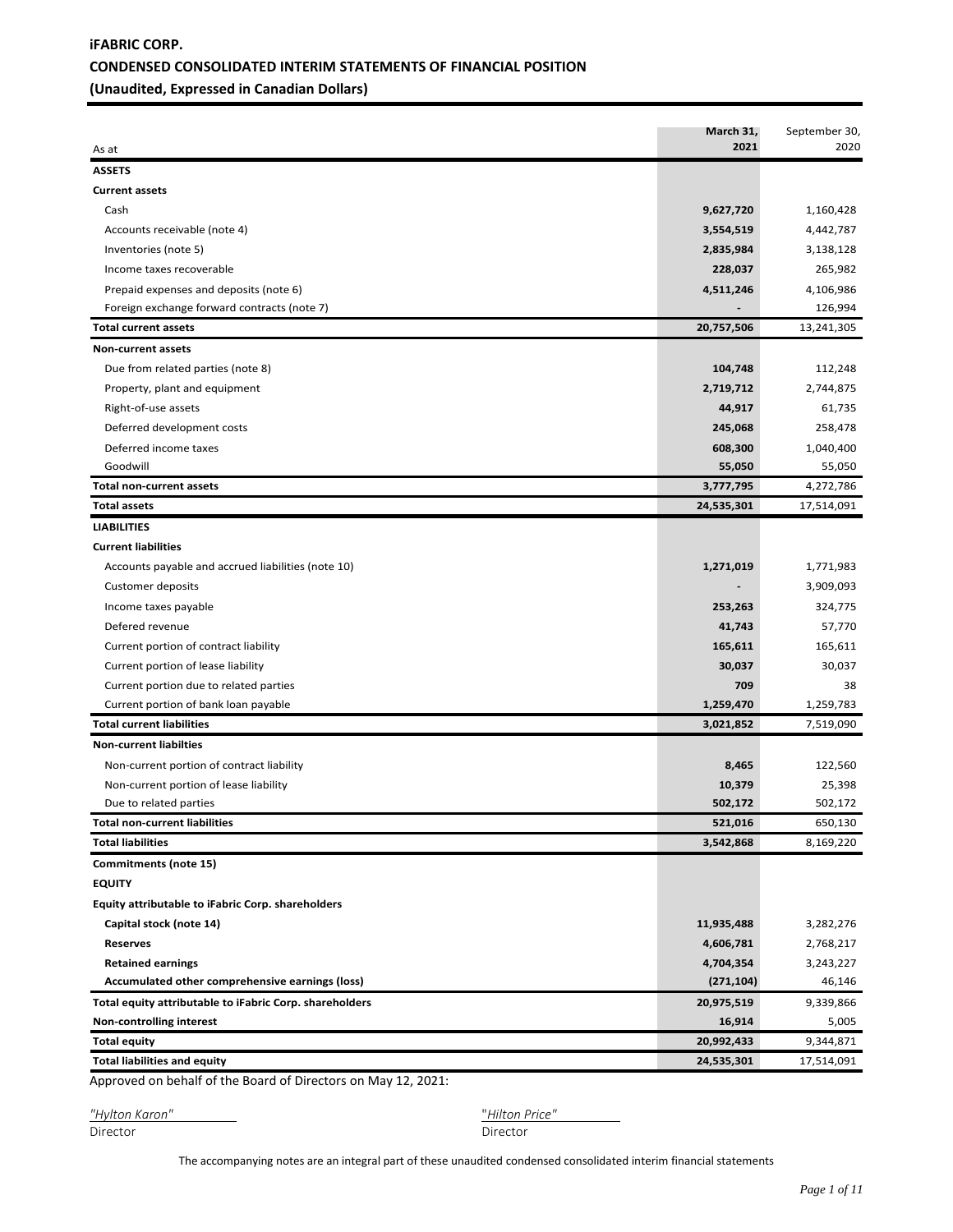# **iFABRIC CORP. CONDENSED CONSOLIDATED INTERIM STATEMENTS OF EARNINGS (LOSS) AND COMPREHENSIVE EARNINGS (LOSS) (Unaudited, Expressed in Canadian Dollars)**

|                                                                       |            | Three months             |            | Six months |
|-----------------------------------------------------------------------|------------|--------------------------|------------|------------|
| For the period ended March 31,                                        | 2021       | 2020                     | 2021       | 2020       |
| <b>REVENUE</b>                                                        | 2,882,660  | 2,252,090                | 10,403,561 | 4,848,931  |
| <b>COST OF SALES</b>                                                  | 1,707,857  | 1,410,467                | 6,324,523  | 2,915,089  |
| <b>GROSS PROFIT</b>                                                   | 1,174,803  | 841,623                  | 4,079,038  | 1,933,842  |
| <b>EXPENSES</b>                                                       |            |                          |            |            |
| Selling, general and administrative costs                             | 1,299,717  | 1,275,560                | 2,396,411  | 2,476,247  |
| Interest on operating line of credit                                  | 9,363      |                          | 9,363      |            |
| Interest on long-term debt                                            | 7,429      | 11,881                   | 21,674     | 24,099     |
| Amortization of property, plant and equipment and right-of-use assets | 20,991     | 21,967                   | 41,981     | 43,933     |
| Amortization of deferred development costs                            | 6,705      | 6,705                    | 13,410     | 13,410     |
| Share-based compensation                                              | 6,598      | 11,611                   | 13,343     | 23,350     |
|                                                                       | 1,350,803  | 1,327,724                | 2,496,182  | 2,581,039  |
| <b>EARNINGS (LOSS) FROM OPERATIONS</b>                                | (176,000)  | (486, 101)               | 1,582,856  | (647, 197) |
| <b>OTHER EXPENSES (INCOME)</b>                                        |            |                          |            |            |
| Loss (gain) on foreign exchange                                       | 35,894     | 48,416                   | (100, 616) | (184, 472) |
| Government grants                                                     | (124, 815) | $\overline{\phantom{a}}$ | (196, 150) |            |
|                                                                       | (88, 921)  | 48,416                   | (296, 766) | (184, 472) |
| <b>EARNINGS (LOSS) BEFORE INCOME TAXES</b>                            | (87,079)   | (534, 517)               | 1,879,622  | (462, 725) |
| PROVISION FOR (RECOVERY OF) INCOME TAXES                              |            |                          |            |            |
| Current                                                               | 14,948     | (24, 581)                | (25, 514)  | (57, 132)  |
| Deferred                                                              | 33,200     | (30, 500)                | 432,100    | 17,619     |
|                                                                       | 48,148     | (55,081)                 | 406,586    | (39, 513)  |
| <b>NET EARNINGS (LOSS)</b>                                            | (135,227)  | (479, 436)               | 1,473,036  | (423, 212) |
| NET EARNINGS (LOSS) ATTRIBUTABLE TO:                                  |            |                          |            |            |
| iFabric Corp. shareholders                                            | (141, 155) | (481, 746)               | 1,461,127  | (427, 935) |
| Non-controlling interest                                              | 5,928      | 2,310                    | 11,909     | 4,723      |
|                                                                       | (135, 227) | (479, 436)               | 1,473,036  | (423, 212) |
| <b>OTHER COMPREHENSIVE EARNINGS (LOSS)</b>                            |            |                          |            |            |
| Unrealized gain (loss) on translation of foreign operations           | (45, 379)  | 401,858                  | (317, 250) | 175,077    |
| <b>TOTAL COMPREHENSIVE EARNINGS (LOSS)</b>                            | (180, 606) | (77, 578)                | 1,155,786  | (248, 135) |
|                                                                       |            |                          |            |            |
| <b>EARNINGS (LOSS) PER SHARE (note 13)</b>                            |            |                          |            |            |
| <b>Basic</b>                                                          | (0.005)    | (0.018)                  | 0.055      | (0.016)    |
| Diluted                                                               | (0.005)    | (0.018)                  | 0.053      | (0.016)    |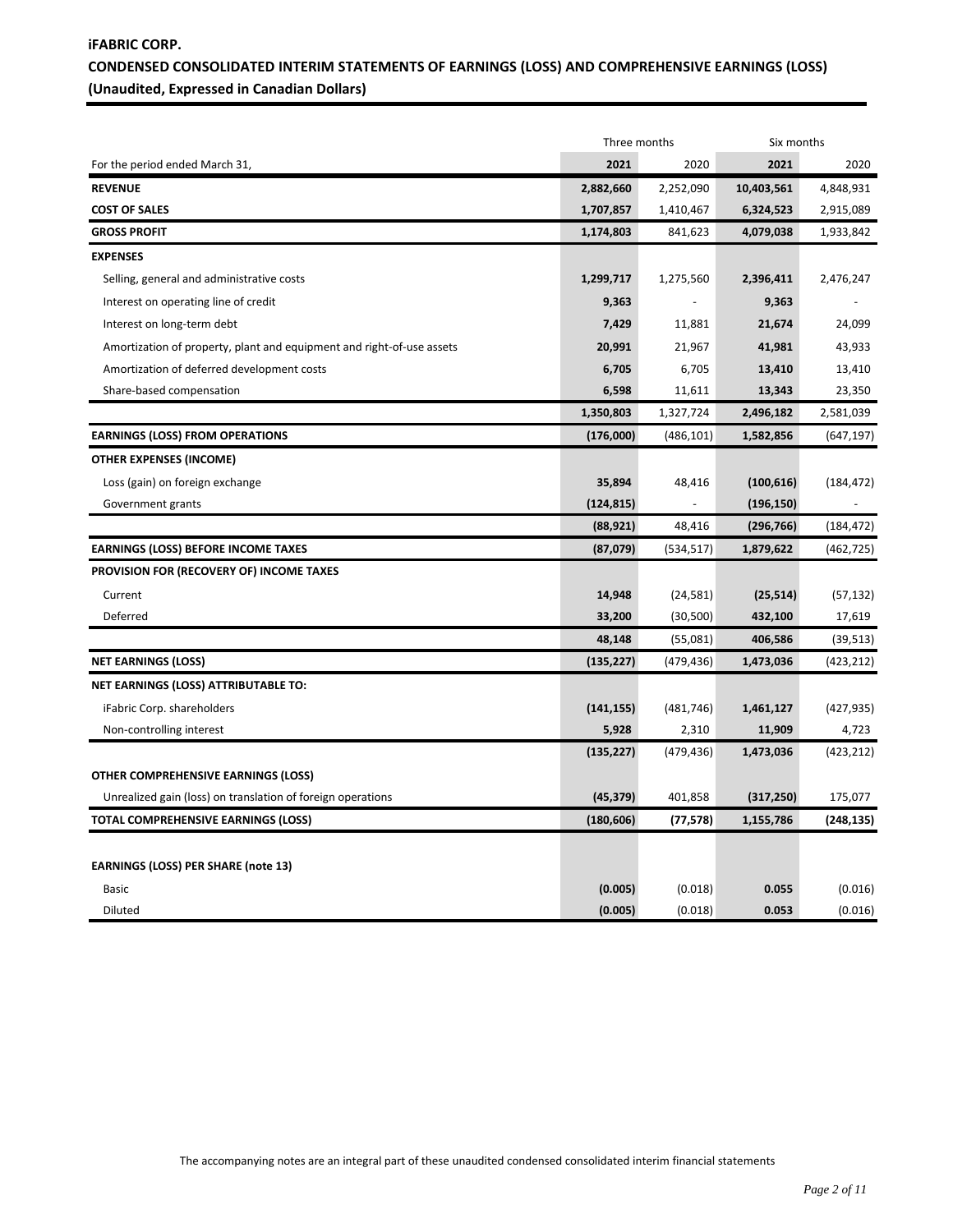# **iFABRIC CORP. CONDENSED CONSOLIDATED INTERIM STATEMENTS OF CHANGES IN EQUITY (Unaudited, Expressed in Canadian Dollars)**

|                                                                                                       | Attributable to iFabric Corp. shareholders |                        |                          |            |                          |                                                                |                          |                             |                          |
|-------------------------------------------------------------------------------------------------------|--------------------------------------------|------------------------|--------------------------|------------|--------------------------|----------------------------------------------------------------|--------------------------|-----------------------------|--------------------------|
|                                                                                                       |                                            |                        | Reserves                 |            |                          |                                                                |                          |                             |                          |
|                                                                                                       | Capital stock                              | Contributed<br>surplus | Warrants                 | Options    | earnings                 | Accumulated Other<br>Retained Comprehensive Earnings<br>(Loss) | Total                    | Non-controlling<br>interest | Total equity             |
| Balance at September 30, 2020                                                                         | 3,282,276                                  | 852,679                | $\overline{\phantom{a}}$ | 1,915,538  | 3,243,227                | 46,146                                                         | 9,339,866                | 5,005                       | 9,344,871                |
| Total comprehensive earnings (loss)                                                                   |                                            |                        |                          |            | 1,461,127                | (317, 250)                                                     | 1,143,877                | 11,909                      | 1,155,786                |
| Private placement (note 14)                                                                           | 11,499,996                                 |                        |                          |            | $\overline{\phantom{0}}$ | $\overline{\phantom{a}}$                                       | 11,499,996               | $\overline{\phantom{a}}$    | 11,499,996               |
| Share issue costs - cash (note 14)<br>Fair value of purchase warrants issued on private placement     | (1, 271, 563)                              |                        |                          | <b>-</b>   |                          | $\sim$                                                         | (1, 271, 563)            | ۰                           | (1,271,563)              |
| (note 14)                                                                                             | (1,563,410)                                | $\sim$                 | 1,563,410                | ۰          |                          |                                                                | $\overline{\phantom{a}}$ | -                           | $\overline{\phantom{a}}$ |
| Share issue costs - fair value of agent compensation options<br>issued on private placement (note 14) | (383, 923)                                 |                        | $\overline{\phantom{0}}$ | 383,923    |                          |                                                                | $\sim$                   | ۰                           | $\blacksquare$           |
| Exercise of options                                                                                   | 372,112                                    |                        | $\overline{\phantom{0}}$ | (122, 112) | $\overline{\phantom{a}}$ | $\overline{\phantom{a}}$                                       | 250,000                  | ۰                           | 250,000                  |
| Share-based compensation                                                                              |                                            |                        |                          | 13,343     |                          |                                                                | 13,343                   | -                           | 13,343                   |
| Balance at March 31, 2021                                                                             | 11,935,488                                 | 852,679                | 1,563,410                | 2,190,692  | 4,704,354                | (271, 104)                                                     | 20,975,519               | 16,914                      | 20,992,433               |

|                                     |                          | Attributable to iFabric Corp. shareholders |                          |                          |                      |                                                                     |            |                             |              |
|-------------------------------------|--------------------------|--------------------------------------------|--------------------------|--------------------------|----------------------|---------------------------------------------------------------------|------------|-----------------------------|--------------|
|                                     |                          |                                            | Reserves                 |                          |                      |                                                                     |            |                             |              |
|                                     | Capital stock            | Contributed<br>surplus                     | Warrants                 | Options                  | Retained<br>earnings | <b>Accumulated Other</b><br><b>Comprehensive Earnings</b><br>(Loss) | Total      | Non-controlling<br>interest | Total equity |
| Balance at September 30, 2019       | 2,963,824                | 852,679                                    |                          | 1,440,940                | 3,860,997            | 138,199                                                             | 9,256,639  | 11,946                      | 9,268,585    |
| Total comprehensive earnings (loss) | $\overline{\phantom{0}}$ | $\overline{\phantom{0}}$                   |                          | $\overline{\phantom{a}}$ | (427, 935)           | 175,077                                                             | (252, 858) | 4,723                       | (248, 135)   |
| Share-based compensation            |                          | -                                          | $\sim$                   | 23,350                   |                      | $\overline{\phantom{a}}$                                            | 23,350     | $\overline{\phantom{0}}$    | 23,350       |
| Balance at March 31, 2020           | 2,963,824                | 852,679                                    | $\overline{\phantom{a}}$ | 1,464,290                | 3,433,062            | 313,276                                                             | 9,027,131  | 16,669                      | 9,043,800    |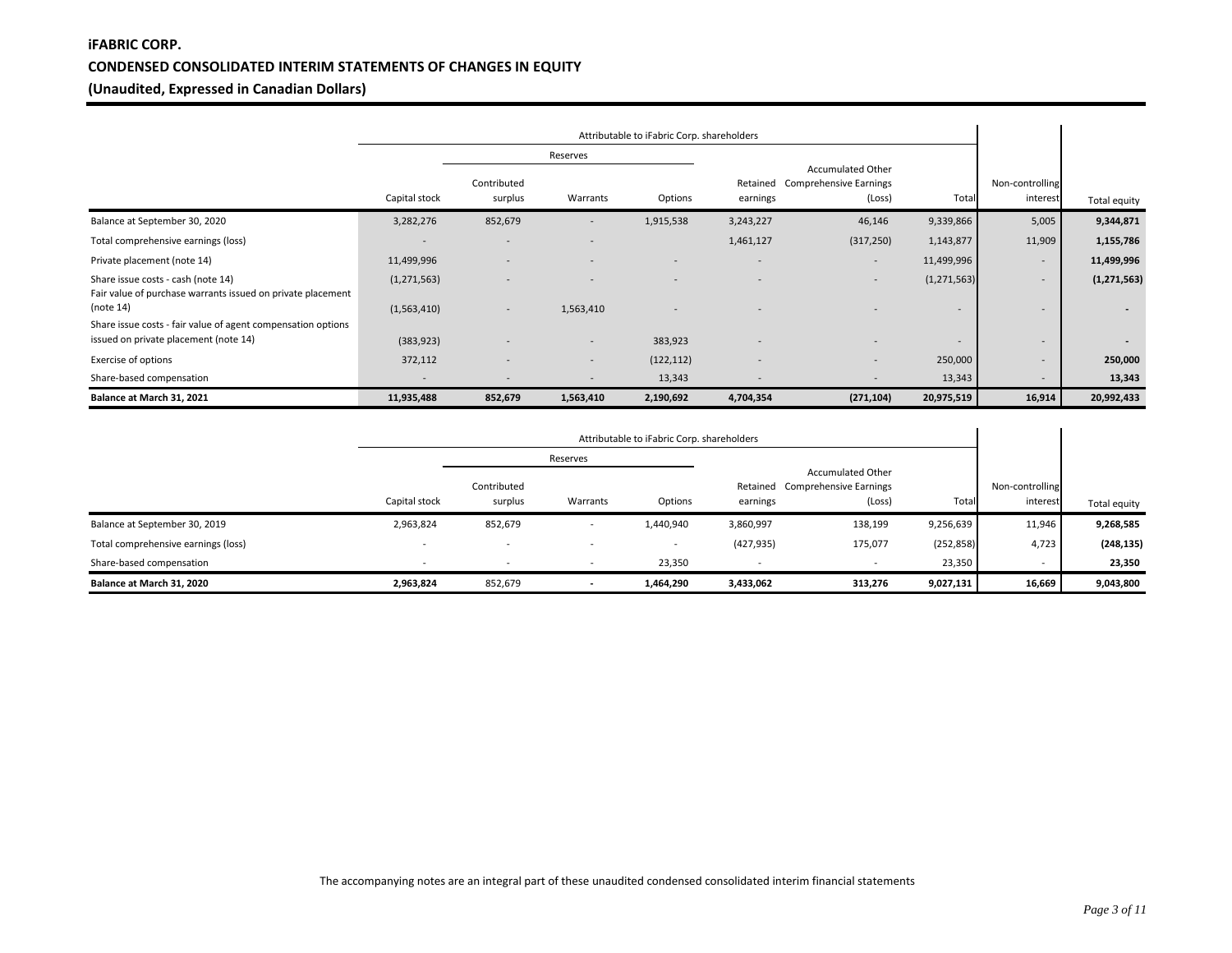# **iFABRIC CORP. CONDENSED CONSOLIDATED INTERIM STATEMENTS OF CASH FLOWS (Unaudited, Expressed in Canadian Dollars)**

| For the six months ended March 31,                                    | 2021           | 2020        |
|-----------------------------------------------------------------------|----------------|-------------|
| CASH WAS PROVIDED BY (USED IN)                                        |                |             |
| <b>OPERATING ACTIVITIES</b>                                           |                |             |
| Net earnings (loss)                                                   | 1,473,036      | (423, 212)  |
| Items not affecting cash                                              |                |             |
| Interest on lease liability                                           | 1,470          | 1,471       |
| Amortization of property, plant and equipment and right-of-use assets | 41,981         | 43,933      |
| Amortization of deferred development costs                            | 13,410         | 13,410      |
| Fair value adjustment on foreign exchange forward contracts           |                | 128,647     |
| Share-based compensation                                              | 13,343         | 23,350      |
| Deferred income tax provision                                         | 432,100        | 17,619      |
| IFRS 16 transition adjustment                                         |                | (9,900)     |
|                                                                       | 1,975,340      | (204, 682)  |
| Changes in operatings assets and liabilities                          |                |             |
| Accounts receivable                                                   | 888,268        | 32,135      |
| Inventories                                                           | 302,144        | 466,369     |
| Income taxes recoverable                                              | 37,945         | 173,003     |
| Prepaid expenses and deposits                                         | (404, 260)     | (2,895,082) |
| Foreign exchange forward contracts                                    | 126,994        | (262, 954)  |
| Due from related parties                                              | 7,500          |             |
| Accounts payable and accrued liabilities                              | (500, 964)     | 2,533,927   |
| Customer deposits                                                     | (3,909,093)    |             |
| Deferred revenue                                                      | (16, 027)      |             |
| Contract liability                                                    | (114, 095)     | (99, 171)   |
| Income taxes payable                                                  | (71, 512)      | 56,391      |
|                                                                       | (3,653,100)    | 4,618       |
|                                                                       | (1,677,760)    | (200, 064)  |
| <b>FINANCING ACTIVITIES</b>                                           |                |             |
| Due to related parties                                                | 671            | 10,358      |
| Share and warrant issuances (note 14)                                 | 11,749,996     |             |
| Share and warrant issuance costs (note 14)                            | (1, 271, 563)  |             |
| Increase in bank loan                                                 | 40,000         |             |
| Repayment of bank loan                                                | (40, 313)      | (33, 758)   |
| Interest paid                                                         | (1, 470)       | (1, 471)    |
| Repayment of lease liability                                          | (15, 019)      | (15,020)    |
|                                                                       | 10,462,302     | (39, 891)   |
| <b>INVESTING ACTIVITIES</b>                                           |                |             |
| Investment in intangible assets                                       |                | (136, 219)  |
|                                                                       | $\blacksquare$ | (136, 219)  |
| <b>CHANGE IN CASH POSITION</b>                                        | 8,784,542      | (376, 174)  |
| CASH, beginning of period                                             | 1,160,428      | 2,287,548   |
| Effect of foreign currency translation                                | (317, 250)     | 175,077     |
| CASH, end of period                                                   | 9,627,720      | 2,086,451   |

The accompanying notes are an integral part of these unaudited condensed consolidated interim financial statements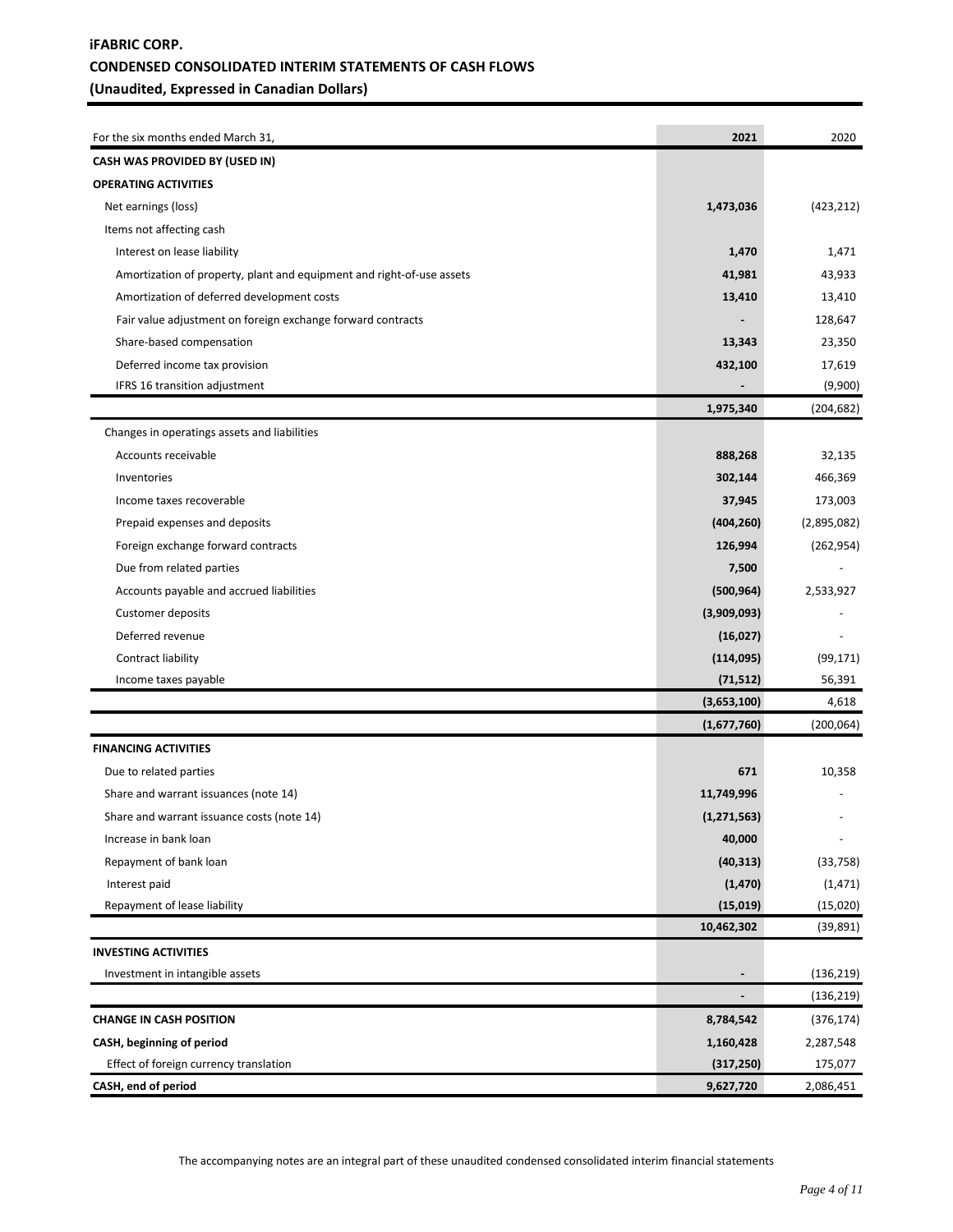### **1. NATURE OF OPERATIONS**

iFabric Corp. ("iFabric or the Company") is a Canadian public company, incorporated under the Alberta Business Corporations Act and is domiciled in Canada. iFabric is listed on the Toronto Stock Exchange ("TSX") under the trading symbol "IFA". The head office is located at 525 Denison Street, Unit 1, Markham, Ontario, Canada.

The Company's principle activities relate to the business of designing and distributing women's intimate apparel as well as a range of complimenting accessories. The Company is also in the business of developing and distributing a range of innovative products and treatments that are suitable for application to textiles, plastics, liquids, and hard surfaces as well as finished performance apparel which integrate one or more such treatments. These products are designed to provide added benefits to the user.

### **2. BASIS OF PREPARATION**

#### (a) **Statement of compliance**

These unaudited condensed consolidated interim financial statements have been prepared in accordance with International Financial Reporting Standards ("IFRS"), as issued by the International Accounting Standards Board ("IASB") on a basis consistent with those accounting policies followed by the Company in the most recent audited annual consolidated financial statements except where noted below. These unaudited condensed consolidated interim financial statements have been prepared under IFRS in accordance with IAS 34, Interim Financial Reporting. Certain information, in particular the accompanying notes, normally included in the audited annual consolidated financial statements prepared in accordance with IFRS has been omitted or condensed. Accordingly, these unaudited condensed consolidated interim financial statements do not include all the information required for full annual financial statements, and, therefore, should be read in conjunction with the audited annual consolidated financial statements and the notes thereto for the year ended September 30, 2020.

#### (b) **Seasonal fluctuations**

The interim period results of operations do not necessarily reflect results for the full fiscal year because of seasonal fluctuations that characterize the apparel and textiles industries.

#### (c) **Basis of measurement**

These unaudited condensed consolidated interim financial statements were prepared on a historical cost basis except for certain items which may be accounted for at fair value, as further discussed in the significant accounting policies of the most recent audited annual financial statements for the year ended September 30, 2020.

### **3. SUMMARY OF SIGNIFICANT ACCOUNTING POLICIES**

The significant accounting policies as disclosed in the Company's audited annual consolidated financial statements for the year ended September 30, 2020 have been applied consistently in the preparation of these unaudited condensed consolidated interim financial statements, except as detailed below.

## **4. ACCOUNTS RECEIVABLE**

|                                     | March 31,<br>2021 | September 30,<br>2020 |
|-------------------------------------|-------------------|-----------------------|
| Trade receivables                   | 3,719,809         | 4,572,763             |
| <b>Expected credit loss</b>         | (208,000)         | (208,000)             |
| Allowance for discounts and rebates | (13, 756)         | (11,680)              |
| Deferred rent asset                 | 54,013            | 63,406                |
| Grant receivable                    | $\blacksquare$    | 23,894                |
| Other                               | 2,453             | 2,404                 |
|                                     | 3,554,519         | 4,442,787             |

There is an expected credit loss of \$208,000, which accounts for probability of customer default as a major retailer filed for bankruptcy protection.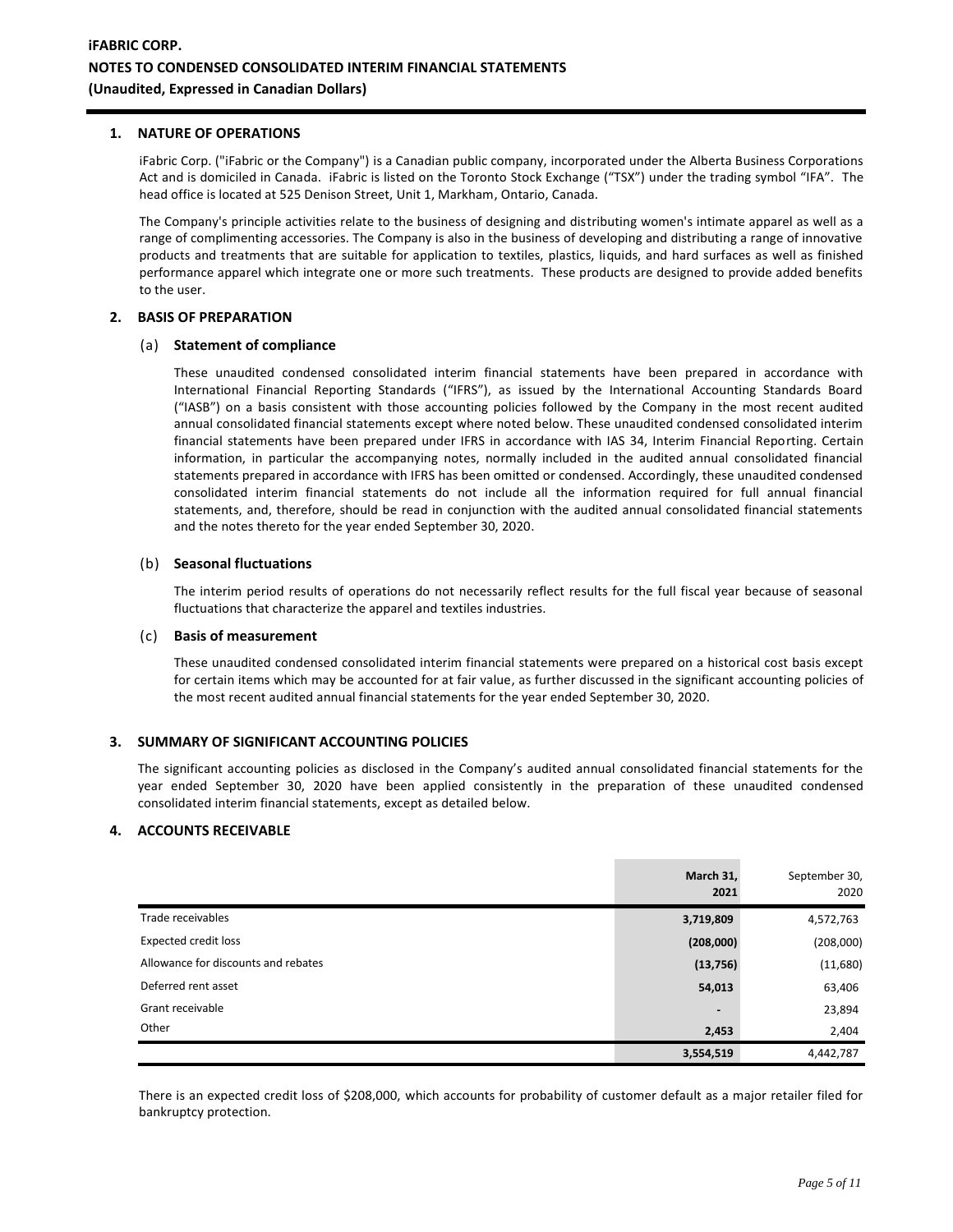## **5. INVENTORIES**

Inventories represent the carrying amount of merchandise for resale. During the six months ended March 31, 2021, the amount of inventories charged to net earnings was \$6,092,800 (2020 - \$2,425,697) and the amount of inventory write-downs were \$580 (2020- \$82,320). There were no reversals of prior period write-downs of inventory.

## **6. PREPAID EXPENSES AND DEPOSITS**

|                                   | March 31,<br>2021 | September 30,<br>2020 |
|-----------------------------------|-------------------|-----------------------|
| Prepaid expenses and other assets | 199,933           | 74,610                |
| Deposits paid to suppliers (i)    | 4,311,313         | 4,032,376             |
|                                   | 4,511,246         | 4,106,986             |

(i) The Company entered into an agreement to purchase 1,000,000 N95 masks. The contract required full delivery by June 2020 but was partially fulfilled, with the supplier defaulting on the timing of the remaining delivery. The Company sourced these products from a different supplier to fulfill the order to its customer in the first quarter. The Company is in process of seeking to recover its remaining deposit of approximately USD \$3,000,000 plus as-yet unspecified damages instead of receiving the remaining product. No amount has been accrued for any additional damages as at March 31, 2021.

## **7. FOREIGN EXCHANGE FORWARD CONTRACTS**

The Company enters into foreign exchange forward contracts to manage the risks associated with exchange rate fluctuations. The balance is comprised of the following:

|                               | March 31,<br>2021        | September 30,<br>2020 |
|-------------------------------|--------------------------|-----------------------|
| Margin balance - cash deposit | $\overline{\phantom{0}}$ | 126,994               |
|                               | $\overline{\phantom{0}}$ | 126,994               |

As at March 31, 2021 and September 30, 2020, the Company had no forward contracts.

For the six months ended March 31, 2021, there is no unrealized gain or loss on foreign exchange (2020 - \$129,647 gain) recognized in net earnings, with respect to changes in fair value of the Company's foreign exchange forward contracts.

# **8. DUE FROM RELATED PARTIES**

The amounts due from related parties represent a housing loan to an executive officer. The loan bears interest at a rate that is the greater of 1% per annum and the minimum interest rate per the Canada Revenue Agency, and is repayable in full by May 5, 2024. The fair market value of the loan using the applicable market interest rate would not result in a material adjustment to the carrying value of the loan, and as such, no adjustment has been made by the Company in this regard.

### **9. CREDIT FACILITIES**

Two of the Company's subsidiaries share a demand operating loan with a tier one Canadian bank available to a maximum of \$3,750,000, against which \$0 was outstanding as at March 31, 2021 (September 30, 2020 - \$0). The loan facility bears interest at either the bank's prime lending rate or USD base rate, as applicable, plus 0.75%. The purpose of the credit facility is to provide for ongoing operating requirements including the financing of accounts receivable and inventories. The facility is secured by a first-ranking all-indebtedness collateral mortgage in the amount of \$3,000,000 on land and buildings, a general security agreement, an assignment of rents, as well as guarantees from the Company and two of its subsidiary companies.

### **10. ACCOUNTS PAYABLE AND ACCRUED LIABILITIES**

|                            | March 31,<br>2021 | September 30,<br>2020 |
|----------------------------|-------------------|-----------------------|
| Trade payables             | 1,121,480         | 1,244,692             |
| Government remittances     | (59, 926)         | 149,341               |
| <b>Accrued liabilities</b> | 189,551           | 358,036               |
| Tenants deposits           | 19,914            | 19,914                |
|                            | 1,271,019         | 1,771,983             |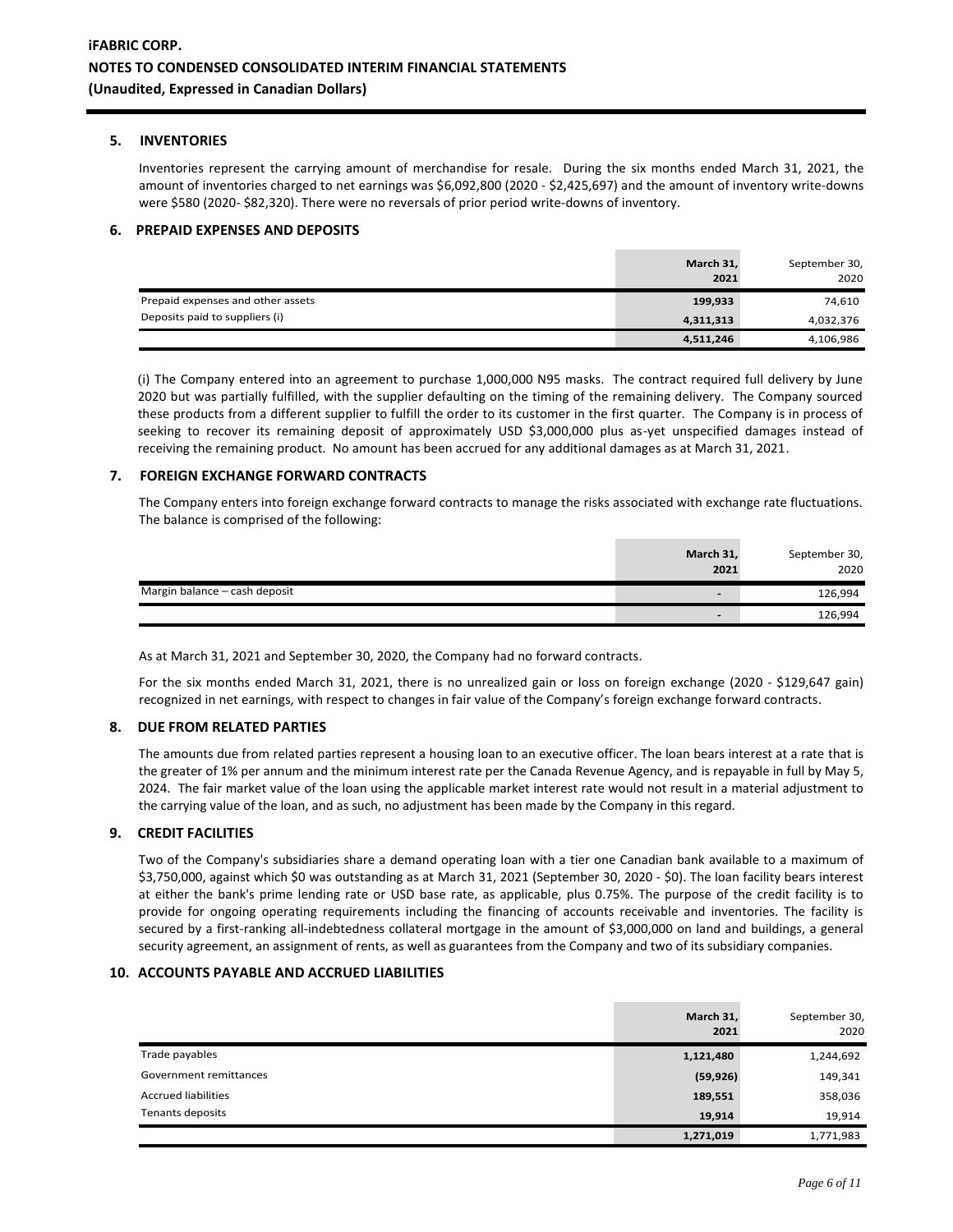#### **11. BANK LOAN**

One of the Company's subsidiaries has variable rate demand loan, payable in monthly payments of \$10,331 comprising principal and interest at the bank's prime interest rate plus 0.75% per annum, amortized over a fifteen-year period ending February 28, 2032, and is secured by a first-ranking all-indebtedness collateral mortgage in the amount of \$3,000,000 on land and buildings, a general security agreement, an assignment of rents, as well as guarantees from the Company and three of its subsidiary companies.

Management expects to pay only the minimum monthly payments within the next twelve months.

Two of the Company's subsidiaries received \$60,000 each for a total of \$120,000, which was funded by the Canada Emergency Business Account ("CEBA"). CEBA is interest free until December 31, 2022 with one third of the balance forgiven if two thirds of the balance is repaid by December 31, 2022. Management expects to pay two thirds of the balance of \$80,000 of CEBA within the next 12 months.

## **12. SEGMENTED INFORMATION**

The Company has three reportable operating segments, as described below. The reportable segments offer different products and services, and are managed separately because they require different marketing strategies, technologies, and resource allocations. For each of the operating segments, the CEO and CFO (the chief operating decision makers) review internal management reports on at least a quarterly basis. The following describes the operations in each of the reportable segments:

- Intimate Apparel: Includes the design and distribution of women's intimate apparel and accessories.
- Intelligent Fabrics: Includes the development and distribution of innovative products and treatments that are suitable for application to textiles, plastics, liquids, and hard surfaces as well as finished performance apparel which integrate one or more such treatments. These products are designed to provide added benefits to the user.
- Other: Includes leasing of property to group companies, related parties and third parties.

Inter-segment transactions are made at prices that approximate market rates.

There has been no material change in the total assets for each reportable segment since the last annual audited financial statements.

| Intimate<br>Apparel          | Intelligent |           | Corporate Items          | Consolidated                            |
|------------------------------|-------------|-----------|--------------------------|-----------------------------------------|
|                              |             |           |                          |                                         |
| 928,797                      | 9,418,822   | 55,942    | $\overline{\phantom{a}}$ | 10,403,561                              |
| $\qquad \qquad \blacksquare$ | 627,883     | 82,717    | (710,600)                |                                         |
| 928,797                      | 10,046,705  | 138,659   | (710,600)                | 10,403,561                              |
| (283, 339)                   | 2,277,382   | 62,538    | (176, 959)               | 1,879,622                               |
|                              |             |           |                          |                                         |
| 3,245,572                    | 9,460,136   | 2,772,242 | 8,829,314                | 24,307,264                              |
| 133,091                      | 1,249,090   | 1,733,807 | 198,843                  | 3,314,831                               |
|                              |             |           |                          | Fabrics Other Segments and Eliminations |

|                                     | Intimate   | Intelligent |           | Corporate Items                         |              |
|-------------------------------------|------------|-------------|-----------|-----------------------------------------|--------------|
| Six months ended March 31, 2020     | Apparel    |             |           | Fabrics Other Segments and Eliminations | Consolidated |
| Revenue                             |            |             |           |                                         |              |
| Third party                         | 2,113,008  | 2,671,758   | 64,165    | ٠                                       | 4,848,931    |
| Inter-segment                       | 15.000     | 1,015,679   | 82,270    | (1, 112, 949)                           | ۰            |
| <b>Total Revenue</b>                | 2,128,008  | 3,687,437   | 146,435   | (1, 112, 949)                           | 4,848,931    |
| Earnings (loss) before income taxes | (655, 824) | 289,807     | 26,330    | (123, 038)                              | (462, 725)   |
| <b>Total assets</b>                 | 4,421,756  | 6,805,504   | 2,797,913 | 145.408                                 | 14,170,581   |
| <b>Total liabilities</b>            | 191,900    | 3,162,430   | 1,746,039 | 26,412                                  | 5,126,781    |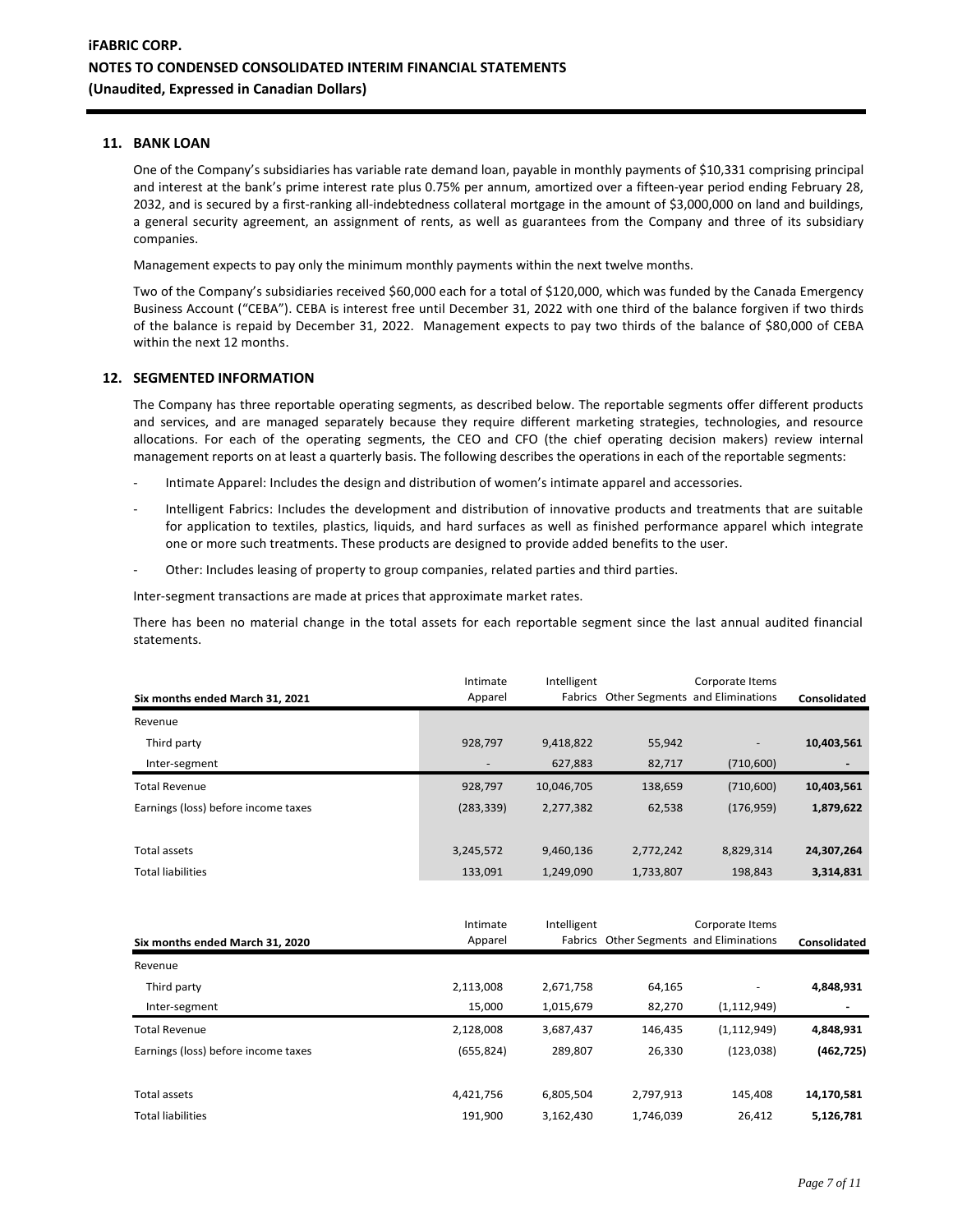### **12. SEGMENTED INFORMATION,** *continued*

The following summarizes external sales revenue for the Company by geographic operating segments:

| Six months ended March 31, | 2021       | 2020      |
|----------------------------|------------|-----------|
| External sales revenue     |            |           |
| Canada                     | 2,738,473  | 1,147,765 |
| <b>United States</b>       | 4,658,199  | 1,910,265 |
| United Kingdom             | 25,056     | 45,795    |
| Southeast Asia and other   | 2,981,833  | 1,745,106 |
| Total                      | 10,403,561 | 4,848,931 |

All of the Company's non-current assets are located in Canada.

For the six months ended March 31, 2021, approximately 78% of the Company's total sales were to three customers (2020 – 67%). These customers relate to the Intelligent Fabrics segment. Approximately 76% of the Company's total purchases were from four vendors (2020 – 97% ), one of which is related to a distributor of the Company.

#### **13. EARNINGS (LOSS) PER SHARE**

Basic earnings (loss) per share is calculated using the weighted average number of shares outstanding during the period. Diluted earnings (loss) per share is calculated to reflect the dilutive effect of warrants and stock options outstanding. The calculation of basic and diluted earnings (loss) per share is based on net earnings (loss) attributable to iFabric Corp.'s shareholders for the three and six months ended March 31, 2021 of (\$141,155) and \$1,461,127, respectively (loss of \$481,746 and \$427,935 for the three and six months ended March 31, 2020, respectively). The number of shares used in the earnings (loss) per share calculation is as follows:

|                                                         | Three months |                          | Six months               |            |
|---------------------------------------------------------|--------------|--------------------------|--------------------------|------------|
| Period ended March 31,                                  | 2021         | 2020                     | 2021                     | 2020       |
| Weighted average number of shares outstanding - basic   | 26,406,914   | 26.209.500               | 26,680,220               | 26,209,500 |
| Dilutive effect of options                              | 1,346,146    | 671.821                  | 1,017,366                | 597.497    |
| Dilutive effect of warrants                             | 1,473        | $\overline{\phantom{0}}$ | $\overline{\phantom{0}}$ | -          |
| Weighted average number of shares outstanding - diluted | 27,754,533   | 26,881,321               | 27,697,586               | 26,806,997 |

For the three months ended March 31, 2021, 10,000 options were excluded from the calculation of diluted loss per share as these instruments were deemed to be anti-dilutive (2020 – 800,000 options). For the six months ended March 31, 2021, 10,000 options and 2,948,717 warrants were excluded from the calculation of diluted earnings per share as these instruments were deemed to be anti-dilutive (2020 - 800,000 options).

#### **14. CAPITAL STOCK**

#### (a) **Authorized, issued and outstanding**

Authorized: Unlimited number of common shares

|                                                                                                 | Number of<br>common shares | Common share<br>capital |
|-------------------------------------------------------------------------------------------------|----------------------------|-------------------------|
| Balance at September 30, 2020                                                                   | 26,475,750                 | 3,282,276               |
| Private placement (i)                                                                           | 2,948,717                  | 11,499,996              |
| Share issuance costs - cash (i)                                                                 |                            | (1, 271, 563)           |
| Fair value of purchase warrants issued on private placement (i)                                 |                            | (1,563,410)             |
| Share issuance costs - fair value of agent compensation options issued on private placement (i) |                            | (383, 923)              |
| Shares issued pursuant to excercise of stock options                                            | 125,000                    | 250,000                 |
| Ascribed value credited to share capital on exercise of options                                 |                            | 122,112                 |
| Balance at March 31, 2021                                                                       | 29,549,467                 | 11.935.488              |

|                                                  | Number of     | Common share |
|--------------------------------------------------|---------------|--------------|
|                                                  | common shares | capital      |
| Balance at September 30, 2019 and March 31, 2020 | 26.209.500    | 2.963.824    |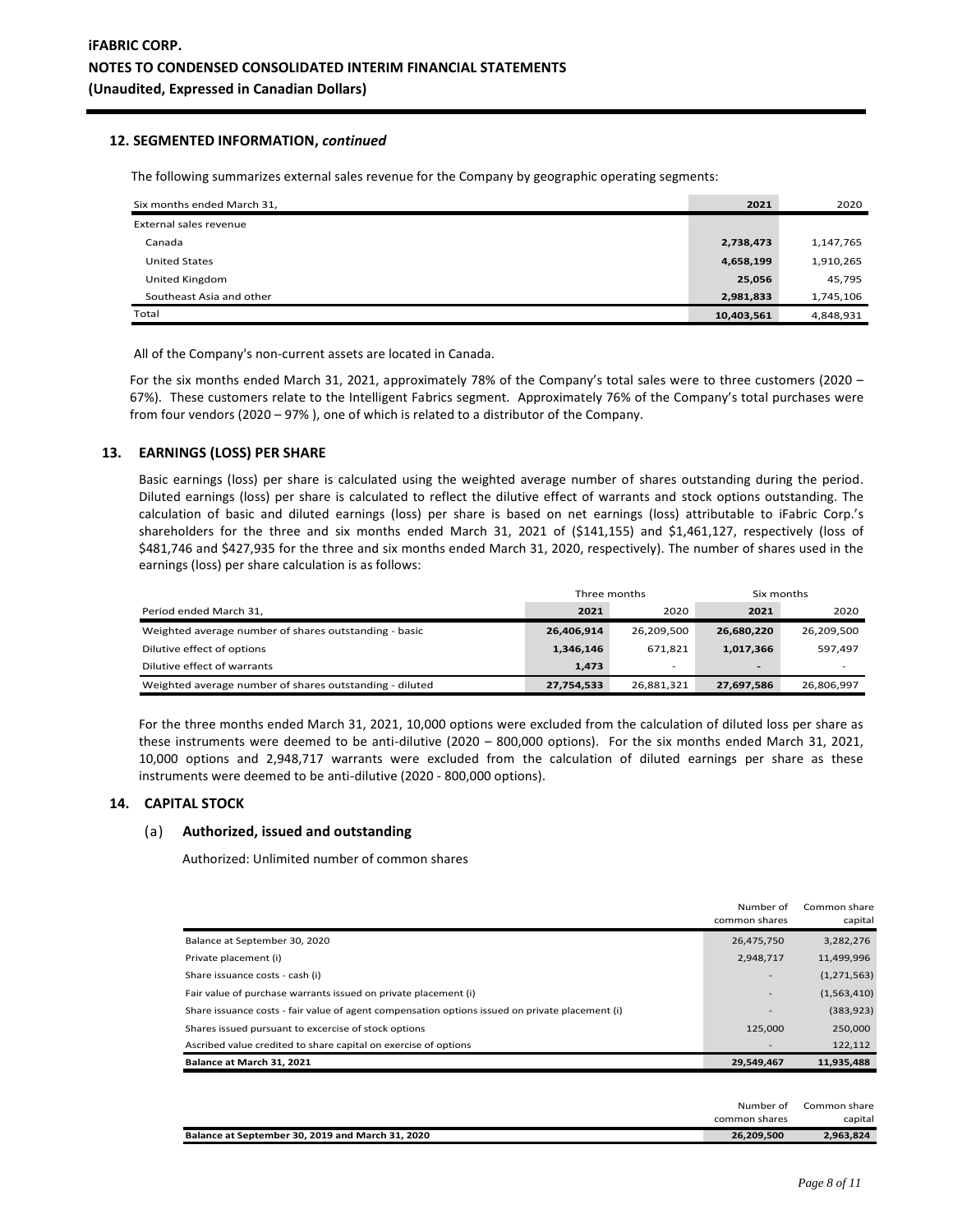## **14. CAPITAL STOCK,** *continued*

### (a) **Authorized, issued and outstanding,** *continued*

(i) On February 22, 2021, the Company closed an offering of equity comprising 2,948,717 subscription receipts at a price per unit of \$3.90 for gross proceeds of \$11,499,996. The Escrow release conditions were satisfied on March 22, 2021 at which time, funds were released and each unit is automatically converted to one common share and one common share purchase warrant. Each warrant entitles the holder to acquire one common share of the Company at an exercise price of \$4.60 per share for a period of 2 years from March 22, 2021.

As compensation for the issue, the agent received a cash fee of 6% of the gross proceeds, totaling \$690,000 as well as 176,923 compensation options receipts which was automatically converted into compensation options on March 23, 2021. Each compensation option entitles the holder to acquire one common share of the Company at a price of \$3.90 for a period of 2 years from March 23, 2021.

The Company incurred \$581,563 in legal costs and disbursements in connection with the issue.

The fair value of the purchase warrants has been estimated by management at \$1,563,410 as of the date of the grant using the Black-Scholes pricing model with the following assumptions:

| Dividend yield          | $0.00\%$ |
|-------------------------|----------|
| Expected volatility     | 110.51%  |
| Risk-free interest rate | 0.22%    |
| Expected maturity       | 2 years  |

The fair value of the agent compensation options has been estimated by management at \$383,923 as of the date of the grant using the Black-Scholes pricing model with the following assumptions:

| Dividend yield             | 0.00%   |
|----------------------------|---------|
| <b>Expected volatility</b> | 108%    |
| Risk-free interest rate    | 0.27%   |
| <b>Expected maturity</b>   | 2 years |

## (b) **Stock option plan**

The Company has reserved 10% of the issued and outstanding common shares for issuance under its stock option plan. The status of the Company's stock option plan is summarized as follows:

|                               | Number of stock<br>options | Weighted average<br>exercise price |
|-------------------------------|----------------------------|------------------------------------|
| Balance at September 30, 2020 | 1,829,000                  | 1.56                               |
| Exercised, during the period  | (125,000)                  | 2.00                               |
| Balance at March 31, 2021     | 1,704,000                  | 1.53                               |
|                               | Number of stock<br>options | Weighted average<br>exercise price |
| Balance at September 30, 2019 | 1,860,250                  | 1.32                               |
| Granted, during the period    | 75,000                     | 1.80                               |
| Expired, during the period    | (50,000)                   | 2.40                               |
| Balance at March 31, 2020     | 1,885,250                  | 1.31                               |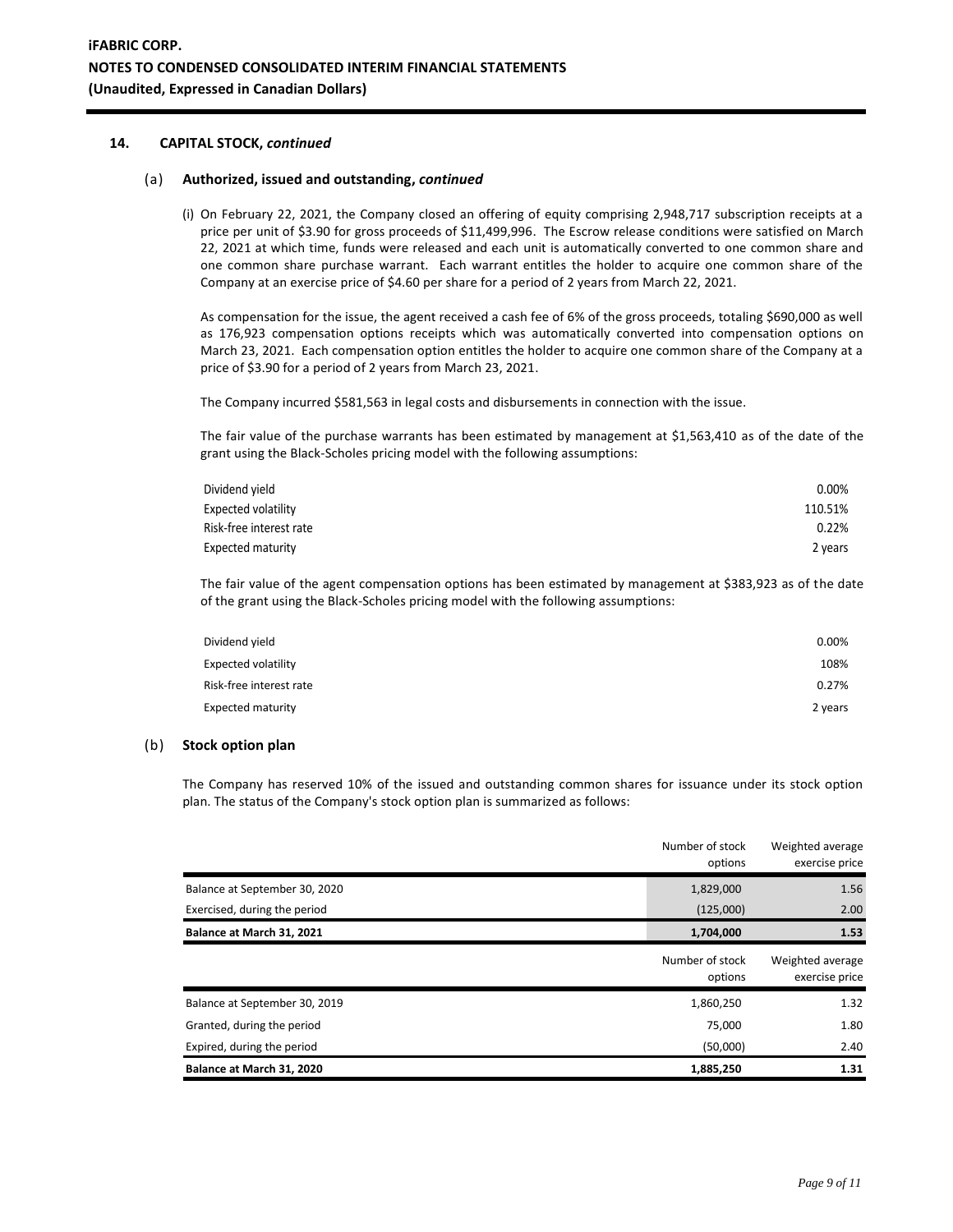# **14. CAPITAL STOCK,** *continued*

#### (b) **Stock option plan,** *continued*

As of March 31, 2021, the following options were outstanding and exercisable:

|                  | <b>Options Outsanding</b> |                  |                  | <b>Options Exercisable</b> |                                  |
|------------------|---------------------------|------------------|------------------|----------------------------|----------------------------------|
|                  |                           | Weighted         |                  |                            |                                  |
|                  |                           | average          |                  |                            |                                  |
|                  |                           | remaining        | Weighted         |                            | Weighted                         |
|                  | Number of stock           | contractual life | average exercise |                            | Number of stock average exercise |
| Expiry date      | options                   | (years)          | price            | options                    | price                            |
| January 16, 2023 | 869,000                   | 1.79             | 0.40             | 869,000                    | 0.40                             |
| April 1, 2024    | 75,000                    | 3.00             | 4.15             | 75,000                     | 4.15                             |
| May 6, 2025      | 100,000                   | 4.10             | 2.70             | 100,000                    | 2.70                             |
| June 5, 2027     | 450,000                   | 6.18             | 2.40             | 350,000                    | 2.40                             |
| April 7, 2030    | 200,000                   | 9.02             | 2.70             | 200,000                    | 2.70                             |
| June 30, 2025    | 10,000                    | 4.25             | 6.05             | 10,000                     | 6.05                             |
|                  | 1,704,000                 | 4.00             | 1.53             | 1,604,000                  | 1.48                             |

### (c) **Warrants**

The following tables summarize changes in the status of the Company's outstanding warrants:

|                                                                            |           | Weighted                   |
|----------------------------------------------------------------------------|-----------|----------------------------|
|                                                                            |           | Number of average exercise |
|                                                                            | warrants  | price                      |
| Balance, September 30, 2020 and March 31, 2021                             |           |                            |
| Issued, during the period (note 14(a)(i))                                  | 2,948,717 | 4.60                       |
| <b>Balance, March 31, 2021</b>                                             | 2,948,717 | 4.60                       |
|                                                                            |           | Weighted                   |
|                                                                            | Number of | average exercise           |
|                                                                            | warrants  | price                      |
| Balance, September 30, 2019 and March 30, 2020                             |           |                            |
| The following table summarizes the warrants outstanding at March 31, 2021. |           |                            |
|                                                                            |           | Weighted                   |
|                                                                            |           | Number of average exercise |
| <b>Expiry date</b>                                                         | warrants  | price                      |
| March 23, 2023 (note 14(a)(i))                                             | 2,948,717 | 4.60                       |

### **15. COMMITMENTS**

- (a) The Company enters into foreign exchange forward contracts from time to time to manage the risks associated with exchange rate fluctuations. See note 7 for more information.
- (b) In terms of a worldwide license agreement, the Company has the right to use trademarks in connection with the manufacture, marketing, sale and distribution of certain licensed products. During the license term, the Company is required to pay a quarterly royalty on its net sales as defined in the agreement, on all products sold under the licensed marks. The effective royalty rates vary depending on the distribution channel and range from 0-10%. Minimum annual royalties have been established for the balance of the contract period ending December 31, 2021 in U.S. dollar amounts of \$122,500. In addition, the Company is required to pay an advertising fee of 1-2%, depending on the distribution channel, payable quarterly, on its net sales as defined in the agreement, for promotion of the licensed products. The license term is in effect until December 31, 2021.